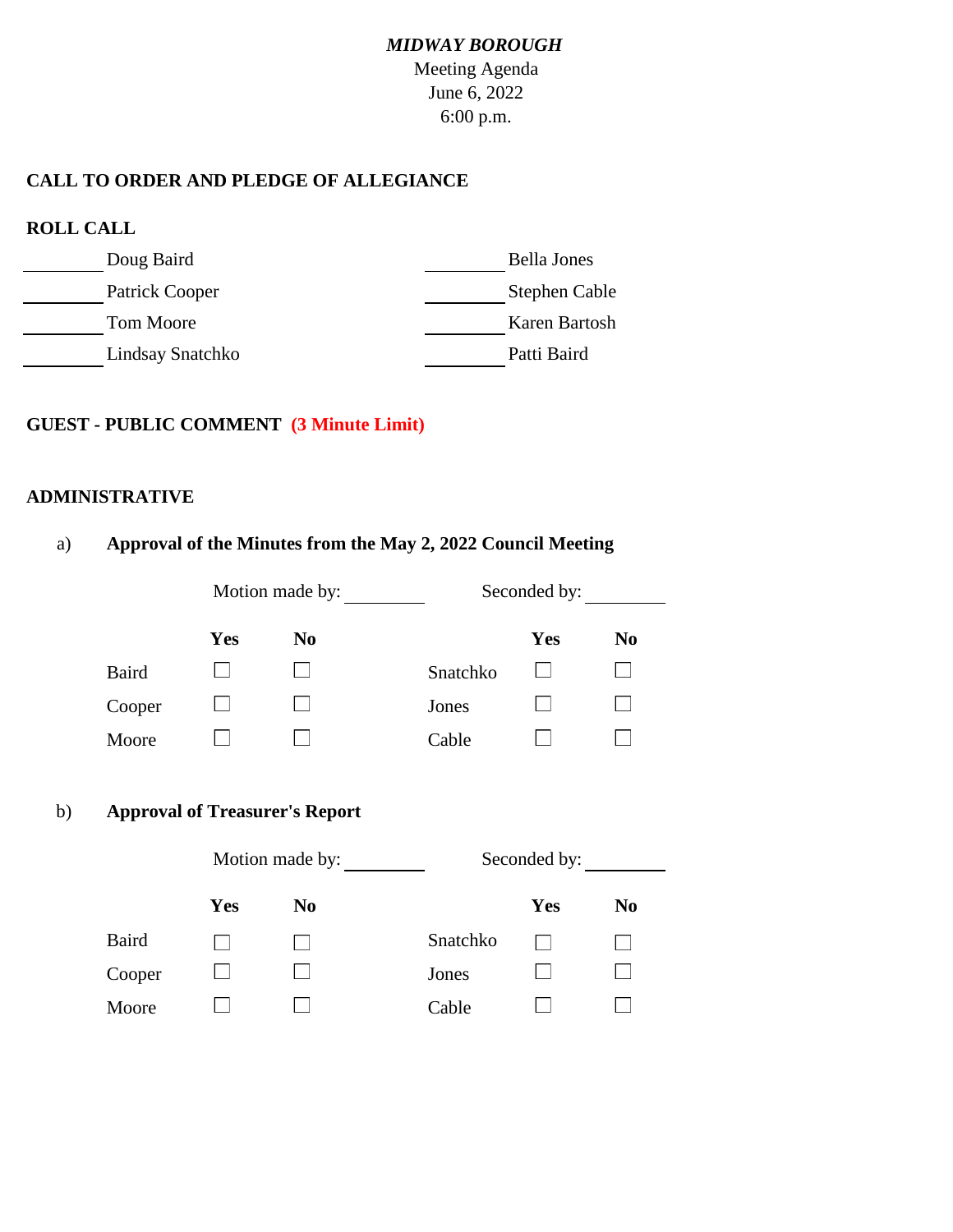## *MIDWAY BOROUGH*

Meeting Agenda June 6, 2022 6:00 p.m.

## c) **Approval of Bill Reports**

|        | Motion made by: |                |          | Seconded by: |                |  |
|--------|-----------------|----------------|----------|--------------|----------------|--|
|        | Yes             | N <sub>0</sub> |          | Yes          | N <sub>0</sub> |  |
| Baird  |                 |                | Snatchko |              |                |  |
| Cooper |                 |                | Jones    |              |                |  |
| Moore  |                 |                | Cable    |              |                |  |
|        |                 |                |          |              |                |  |

# d) **Approval of Correspondence**

|              | Motion made by: |                |          | Seconded by: |                |  |
|--------------|-----------------|----------------|----------|--------------|----------------|--|
|              | Yes             | N <sub>0</sub> |          | Yes          | N <sub>0</sub> |  |
| <b>Baird</b> |                 |                | Snatchko |              |                |  |
| Cooper       |                 |                | Jones    |              |                |  |
| Moore        |                 |                | Cable    |              |                |  |

## e) **Approval of Reports Received**

| Secretary's Report<br>Midway VFD<br>McDonald Police |     |                 | <b>Animal Control</b><br>Road Department |              |                |
|-----------------------------------------------------|-----|-----------------|------------------------------------------|--------------|----------------|
|                                                     |     | Motion made by: |                                          | Seconded by: |                |
|                                                     | Yes | N <sub>0</sub>  |                                          | Yes          | N <sub>0</sub> |
| <b>Baird</b>                                        |     |                 | Snatchko                                 |              |                |
| Cooper                                              |     |                 | Jones                                    |              |                |
| Moore                                               |     |                 | Cable                                    |              |                |